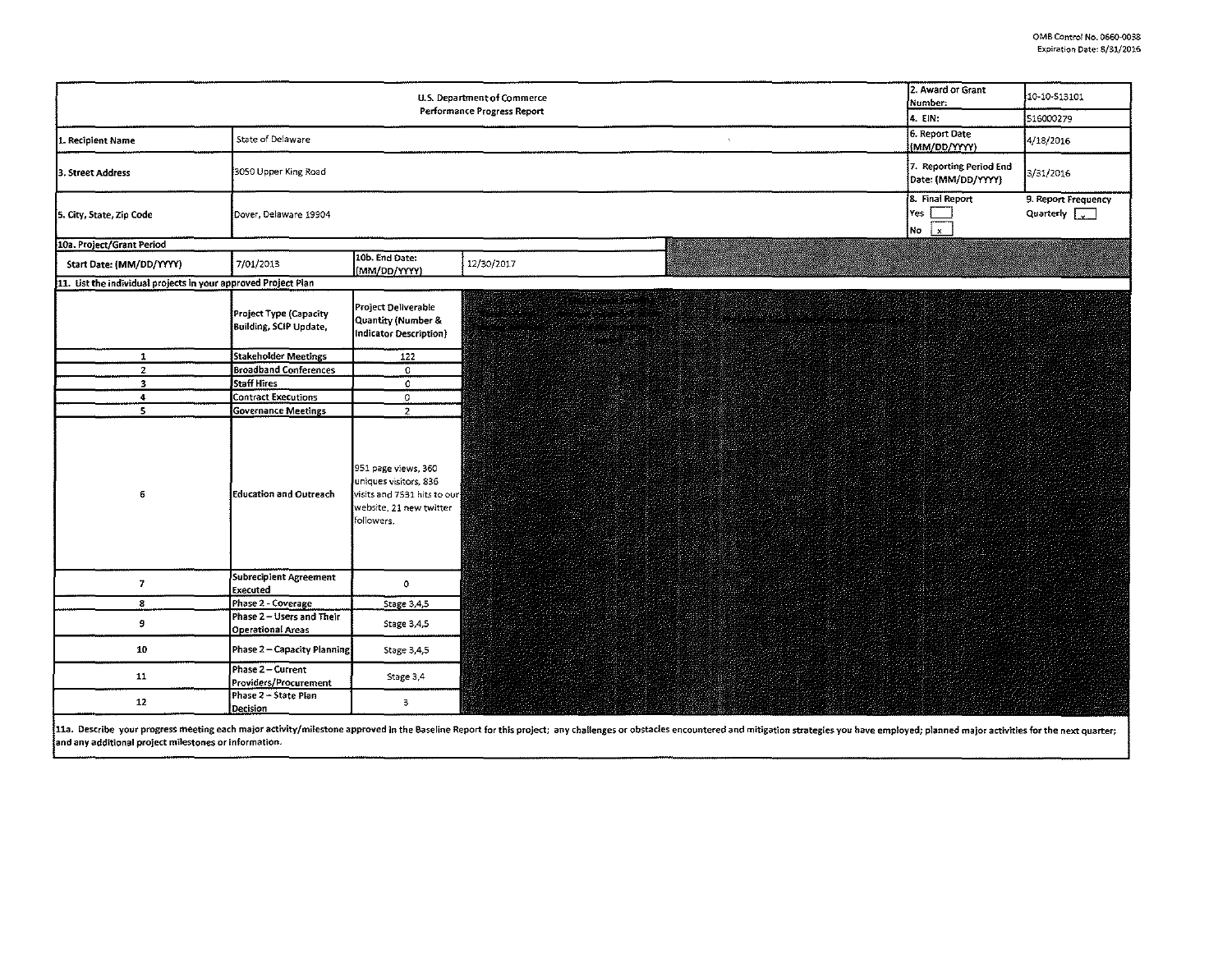$\omega = 120\,\mathrm{GeV}$ 

Broadband working group meetings were held on 2/11/2016. During this meeting we recieved a FirstNet update from Lori Stone and also and update from the NTIA on SLIGP activites. Statewide Interoperability Executive Council were held on February 11, 2016. These meetings are held on a Bi-Monthly basis to update the SIEC Committee on status updates relating to the NPBSN and FirstNet Progress, SLIGP activities and to discuss overall interoperabi Ithroughout the the State of Delaware. We were able to reach a 122 stakeholders via email informing them of the 2016 Consultaion meetings that will be coming in 2016. We educated them on the process with the "you tube" vid of Delaware Division of Communications has been holding weekly internal meetings (beginning in December of 2013 with the SPOC, Grants Manager and outreach coordinato: to discuss weekly updates pertaining to the NBSPN and F outreach planning, website updates and social media interaction. We have held a total of 94 meetings through the grant period ending 3/31/2016. We also continue to update our "DELNET delaware gov" with up todate informatio .<br>Ithe SLIGP grant, We currently have 342 Twitter followers up from 321 and we are following 118. This will be ongoing outreach to our state and local governments through the entire planning phase of the NPSBN. Our website 360 uniques visitors, 836 visits and 7531 page hits for qaurter ending 3/31/2016.

11b. If the project team anticipates requesting any changes to the approved Baseline Report in the next quarter, describe those below. Note that any substantive changes to the Baseline Report must be approved by the Depart implementation.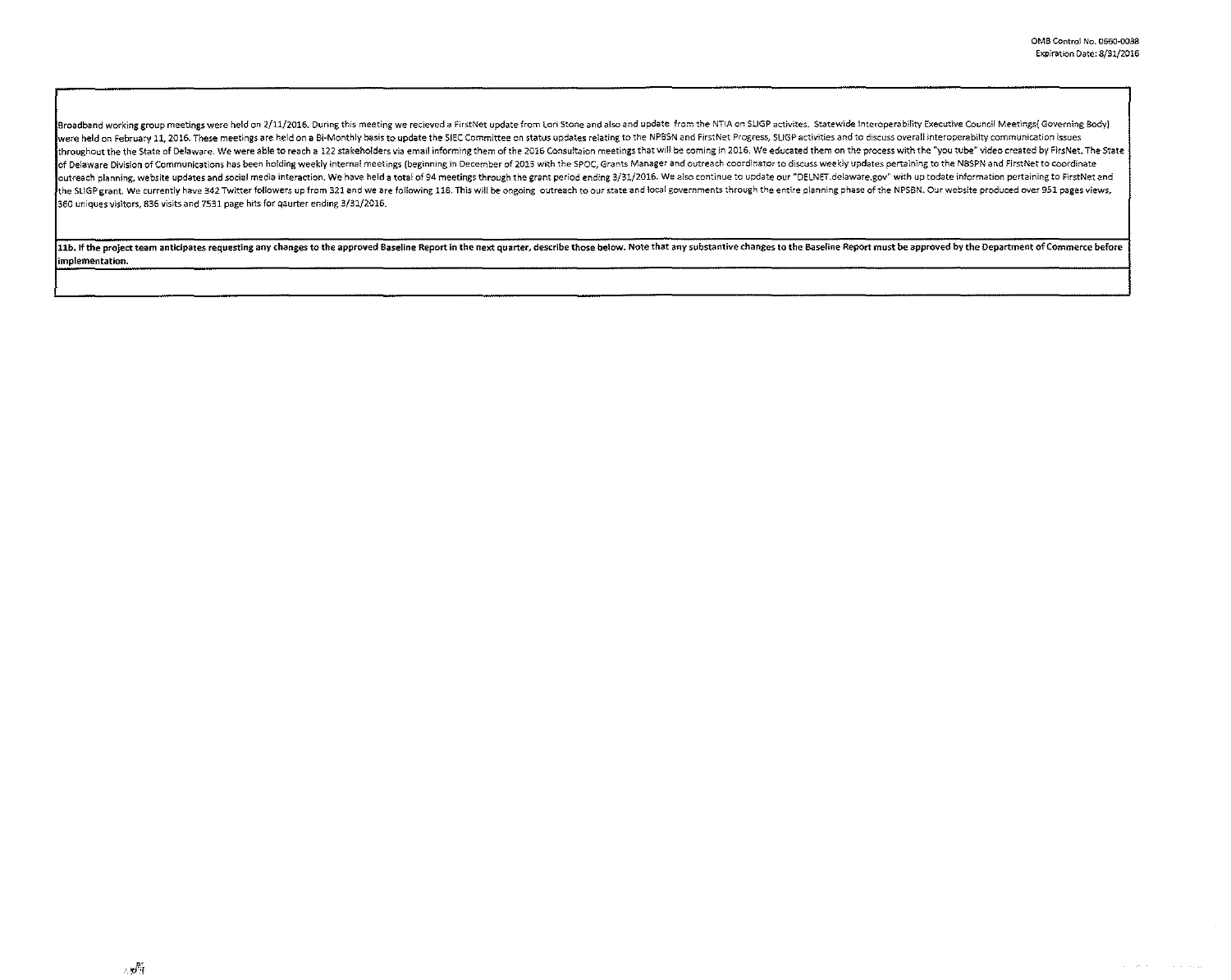والمتوازن ووالمتحدث والمتحدث كالوارد والمتحدث المحاد

llc. Provide any other information that would be useful to NTIA as it assesses this project's progress.

The State of Delaware is going to review and update their data collection efforts in 2016.

 $\sim 3\%$ 

 $\mathcal{L}^{\text{max}}_{\text{max}}$  and  $\mathcal{L}^{\text{max}}_{\text{max}}$ 

and the state of the state of

lld. Describe any success stories or best practices you have identified. Please be as specific as possible.

12. Personnel - The FTE for our SWIC and Deputy director changed due to the revised budget that was submitted. Our SWIC will now devout 20% of his time to FirstNet acctivites and our Deputy will spend .06 percent of his ti change is due to the extension of the grant period out to 2017 and keeping n line with our 20% match obligation.

12a. If the project is not fully staffed, describe how any lack of staffing may impact the project's time line and when the project will be fully staffed.

| 12b. Staffing Table                                                                                                                   |                            |                                                                         |                                           |                      |                               |                   |            |                                         |                                          |  |  |
|---------------------------------------------------------------------------------------------------------------------------------------|----------------------------|-------------------------------------------------------------------------|-------------------------------------------|----------------------|-------------------------------|-------------------|------------|-----------------------------------------|------------------------------------------|--|--|
| Job Title                                                                                                                             | FTE%                       |                                                                         | Project (s) Assigned                      |                      |                               |                   |            |                                         |                                          |  |  |
| <b>SWIC</b>                                                                                                                           | 0.2                        |                                                                         | Provide oversight of all SLIGP activities |                      |                               |                   |            |                                         |                                          |  |  |
| Deputy Director Communications                                                                                                        | 0.06                       | Assist SWIC with SLIGP activities                                       | Change<br><b>C</b> hange                  |                      |                               |                   |            |                                         |                                          |  |  |
| Outreach coordinator                                                                                                                  | 0.1                        | Prepare and distribute educational materials, conduct outreach meetings |                                           |                      | Ino change                    |                   |            |                                         |                                          |  |  |
|                                                                                                                                       |                            |                                                                         |                                           |                      |                               |                   |            |                                         |                                          |  |  |
| 13. Subcontracts (Vendors and/or Subrecipients)                                                                                       |                            |                                                                         |                                           |                      |                               |                   |            |                                         |                                          |  |  |
| 13a. Subcontracts Table - include all subcontractors. The totals from this table must equal the "Subcontracts Total" in Question 14f. |                            |                                                                         |                                           |                      |                               |                   |            |                                         |                                          |  |  |
| Name                                                                                                                                  | <b>Subcontract Purpose</b> |                                                                         | Type<br>(Vendor/Subrec.)                  | RFP/RFQ Issued (Y/N) | Contract<br>Executed<br>(Y/N) | <b>Start Date</b> | End Date   | <b>Total Federal Funds</b><br>Allocated | <b>Total Matching Funds</b><br>Allocated |  |  |
| Micro Tech                                                                                                                            | Grant Manager              |                                                                         | ÍVendor                                   | N.                   | v                             | 9/9/2013          | 12/31/2017 | \$180,000.00                            | \$0.00                                   |  |  |
| Micro Tech                                                                                                                            | Subject Matter Expert      |                                                                         |                                           | N                    | Y                             | 9/9/2013          | 12/31/2017 | \$173,563.00                            | \$0.00                                   |  |  |
| Micro Tech                                                                                                                            | Adminstration Support      |                                                                         |                                           | N                    |                               | 9/9/2013          | 12/31/2017 | \$120,002.00                            | \$0.00                                   |  |  |
| Idti                                                                                                                                  | Website Development        |                                                                         |                                           | N                    | N                             | 6/27/2014         | 12/31/2017 | \$5,800.00                              |                                          |  |  |
| <b>TBD</b>                                                                                                                            | Phase II                   |                                                                         | lVendor                                   | N                    | N                             | <b>TBD</b>        | <b>TBD</b> | \$94,020.00                             | \$0.00                                   |  |  |
| Itbd                                                                                                                                  | MACINAC                    |                                                                         | Vendor                                    |                      | N                             | TBD               | 12/31/2017 | \$90,000.00                             |                                          |  |  |
| (13b. Describe any challenges encountered with vendors and/or subrecipients.                                                          |                            |                                                                         |                                           |                      |                               |                   |            |                                         |                                          |  |  |
|                                                                                                                                       |                            |                                                                         |                                           |                      |                               |                   |            |                                         |                                          |  |  |